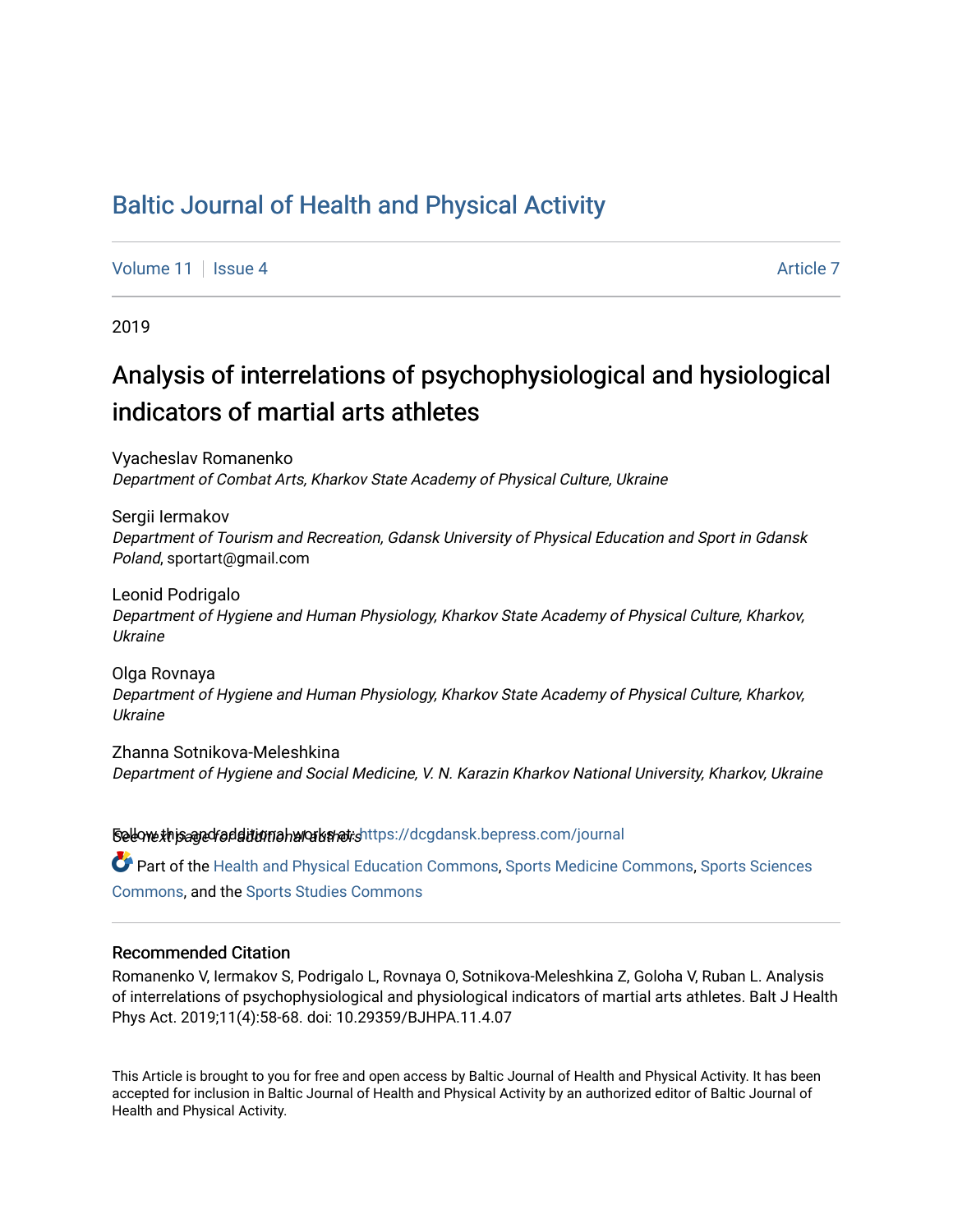## Analysis of interrelations of psychophysiological and hysiological indicators of martial arts athletes

#### Authors

Vyacheslav Romanenko, Sergii Iermakov, Leonid Podrigalo, Olga Rovnaya, Zhanna Sotnikova-Meleshkina, Valeriy Goloha, and Larysa Ruban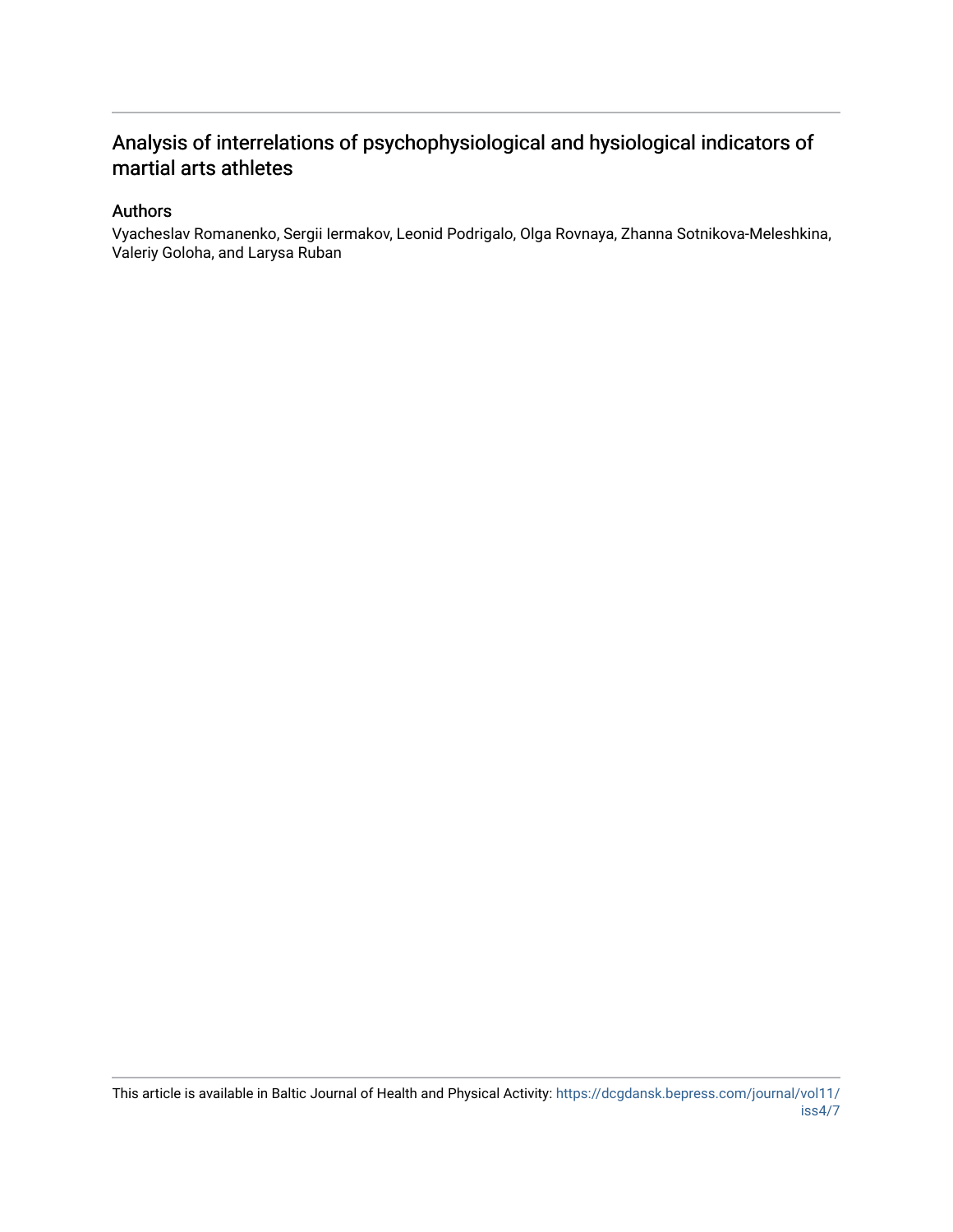# **Analysis of interrelations of psychophysiological and physiological indicators of martial arts athletes**

**Vyacheslav Romanenko1 ABCDEF, Sergii Iermakov2 ABCDEF, Leonid Podrigalo3 ABCDEF,**  Olga Rovnaya<sup>3 ABDEG</sup>, Zhanna Sotnikova-Meleshkina<sup>4 ABEG</sup>, Valeriy Goloha<sup>1 ABEG</sup>, **Larysa Ruban5 ABEG** <sup>1</sup> Department of Combat Arts, Kharkov State Academy of Physical Culture, Kharkov, Ukraine 2 Department of Tourism and Recreation, Gdansk University of Physical Education and Sport, Gdansk, Poland <sup>3</sup> Department of Hygiene and Human Physiology, Kharkov State Academy of Physical Culture, Kharkov, Ukraine 4 Department of Hygiene and Social Medicine, V. N. Karazin Kharkov National University, Kharkov, Ukraine 5 Department of Biochemistry, Anatomy and Sports Medicine, Kharkov State Academy of Physical Culture, Kharkov, Ukraine **article details Article statistics: Word count:** 3,702; **Tables:** 1; **Figures:** 1; **References:** 32 **Received:** July 2019; **Accepted:** August 2019; **Published:** December 2019 **Full-text PDF:** http://www.balticsportscience.com **Copyright ©** Gdansk University of Physical Education and Sport, Poland **Indexation:** Celdes, Clarivate Analytics Emerging Sources Citation Index (ESCI), CNKI Scholar (China National Knowledge Infrastructure), CNPIEC, De Gruyter - IBR (International Bibliography of Reviews of Scholarly Literature in the Humanities and Social Sciences), De Gruyter - IBZ (International Bibliography of Periodical Literature in the Humanities and Social Sciences), DOAJ, EBSCO - Central & Eastern European Academic Source, EBSCO - SPORTDiscus, EBSCO Discovery Service, Google Scholar, Index Copernicus, J-Gate, Naviga (Softweco, Primo Central (ExLibris), ProQuest - Family Health, ProQuest - Health & Medical Complete, ProQuest - Illustrata: Health Sciences, ProQuest - Nursing & Allied Health Source, Summon (Serials Solutions/ProQuest, TDOne (TDNet), Ulrich's Periodicals Directory/ulrichsweb, WorldCat (OCLC) **Funding:** This research received no specific grant from any funding agency in the public, commercial, or not-for-profit sectors. **Conflict of interests:** Authors have declared that no competing interest exists. **Corresponding author:** Prof. Sergii Iermakov; Department of Tourism and Recreation, Gdansk University of Physical Education and Sport, Kazimierza Górskiego 1, 80-336 Gdańsk, Poland; e-mail: sportart@gmail.com **Open Access License:** This is an open access article distributed under the terms of the Creative Commons Attribution-Non-commercial 4.0 International (http://creativecommons.org/licenses/by-nc/4.0/), which permits use, distribution, and reproduction in any medium, provided the original work is properly cited, the use is non-commercial and is otherwise in compliance **Authors' Contribution: A** Study Design **B** Data Collection **C** Statistical Analysis **D** Data Interpretation **E** Manuscript Preparation **F** Literature Search **G** Funds Collection **abstract Background:** The article presents a comparative analysis of interrelations of psychophysiological and physiological indicators of martial art athletes while performing functional tests. **Material and methods:** 63 martial art athletes were divided into groups: the 1st group – 34 athletes of "striking" martial arts (taekwondo ITF, WTF, karate, hand-to-hand fight), age (17.58 ±0.08) years; the 2nd group – 18 Greco-Roman and freestyle wrestlers, age  $(18.94 \pm 0.33)$  years; the 3rd group - 11 judo and sambo athletes, age (18.73 ±0.23) years. Participants performed a test to define the choice reaction time with parallel control of the heart rate for 3 minutes. Results: Indicators of the 1<sup>st</sup> and the 3<sup>rd</sup> groups did not significantly differ. Relevant excess of specific weight of significant and confident correlations was found in the 2<sup>nd</sup> group. The synchronization labilization indicator in the 2<sup>nd</sup> group was twice as high as in the 1<sup>st</sup> and the 3<sup>rd</sup> groups. The mean correlation coefficient in all groups belonged to the average interval. The indicator values of system formation in the 2nd group were significantly higher than in the other groups. **Conclusions:** Wrestlers are characterized by a higher degree of adaptation tension opportunities in comparison with other athletes. **Key words:** martial arts, choice reaction time, functional state, interrelations.

with the license.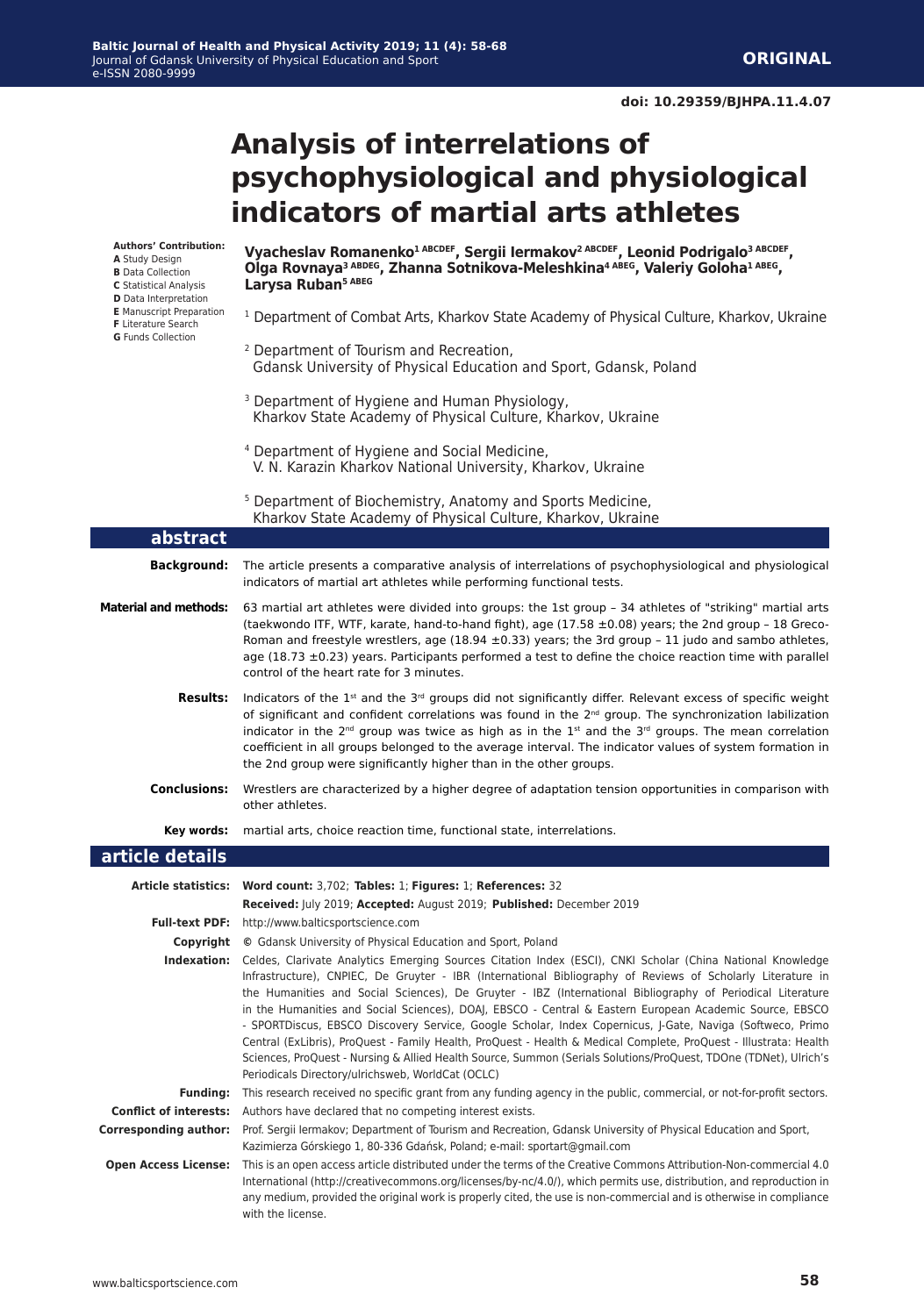## **introduction**

Nowadays there is a high popularity of martial arts all around the world. Athletes and professional sportsmen pursue them both for sports and recreational purposes [1]. The current situation increases the relevance of the organization of functional state monitoring of the persons practicing martial arts.

A monitoring algorithm supposes a prognosis and design of the athletes' state on the basis of its analysis. In turn, an estimation of the athletes' status in single combats, exposure of intercommunications and dependences between indices are the basic ways of receiving information for monitoring.

The study of psychophysiological indicators allows evaluating the athletes' functional state. First of all, it is the state of sensory systems. The assessment of the speed of reaction to various stimuli is an integral indicator of the athletes' functional state. This indicator determines sports success among martial arts athletes.

The status analysis of martial arts athletes is the main way of obtaining information for monitoring. The essential role in this process is played by the study of athletes' efficiency and assessment of their adaptation opportunities. A need for the study of the dynamics of functional parameters in performing strikes by karate athletes is emphasized [2]. The importance of kinetic parameters of kicks is stressed for success in martial arts.

The state of the cardiovascular system as an indicator of adaptation possibilities predetermines the necessity of its research and analysis for monitoring of the state of athletes of single combats. The heart rate is a simple and accessible integral criterion, which reflects the athletes' reaction to loads and allows estimating the value of the adaptation potential.

A comparative analysis of the functional state of Muay Thai wrestlers and athletes during fights and the recovery period [3] was carried out. Muay Thai sparring had a more intense effect on the athletes. The use of the cardiovascular system parameters as a tool for monitoring the athletes' state was offered.

The analysis of the cardiovascular system indicators of Muay Thai athletes was conducted during performance of different types of strikes [4]. Changes of the heart rate and systolic pressure are estimated as a reflection to adaptation changes. Considering the heart rate at rest and its maximum value as the reaction indicator to competitive load in martial arts is offered [5]. The importance of the cardiovascular system parameters in kickboxing athletes state monitoring is confirmed [6]. Functional tests with the standardized loads estimate the subjects' optimum adaptation opportunities.

Reaction speed tests to various stimuli have to be considered as the most adequate among functional tests according to the specifics of martial arts. Demirkan [7] investigated reaction speed dynamics of young wrestlers depending on their age. He determined that an increase in age and training experience significantly improves this parameter.

Volodchenko et al. [8] applied the division of participants according to martial arts for comparison of psychophysiological features of wrestlers, kickboxing, karate, and taekwondo athletes.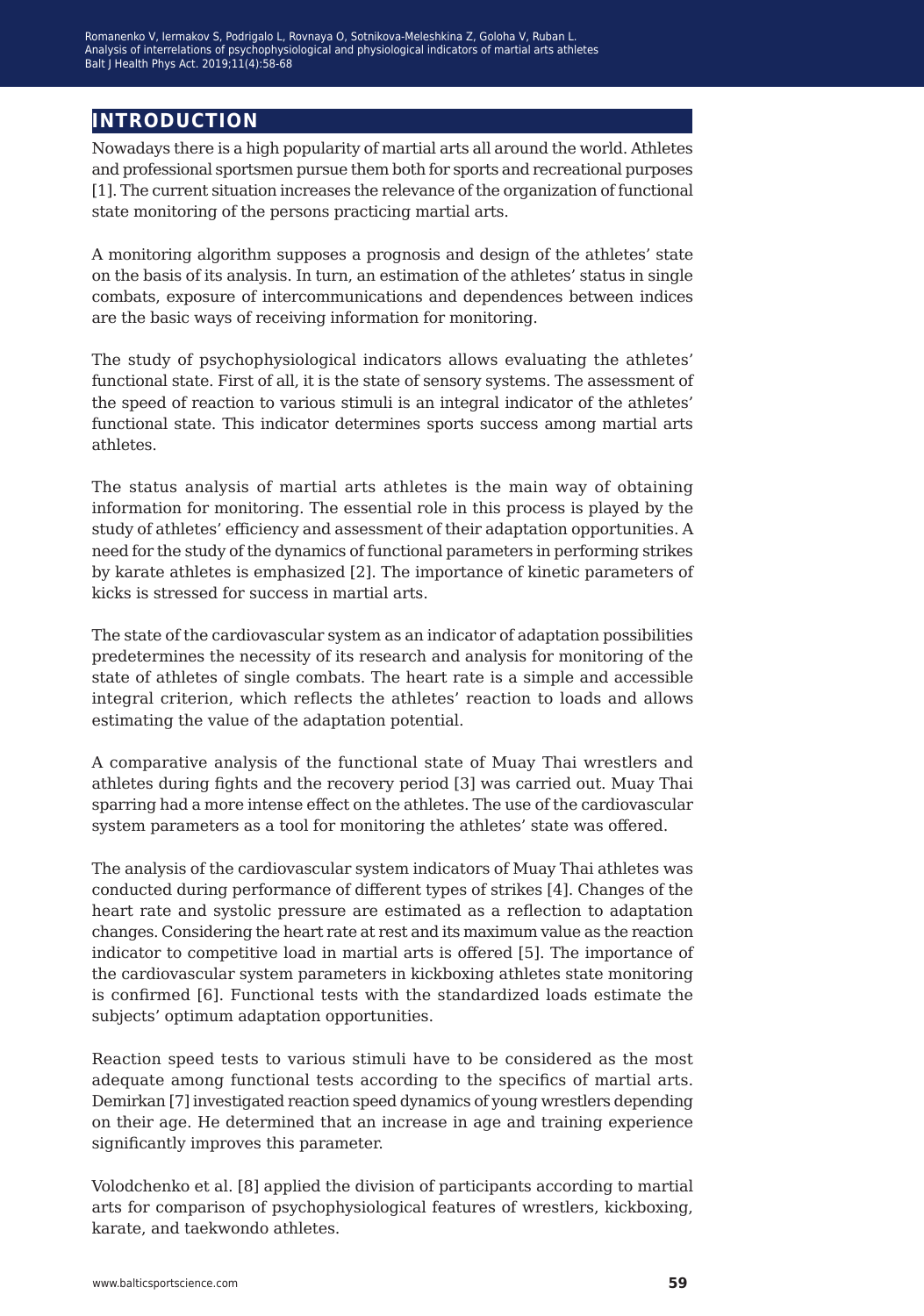Lyzohub et al. [9] noted that it is possible to improve the methods of control over footballers' training process and play activity in case individual typological features if the higher parts of the nervous system are taken into account. Functional mobility, strength, a balanced state of nervous processes and indicators of a sensorimotor reaction as genetically unchanged indicators may determine the effectiveness of football players' training. The obtained data has prognostic validity and can be used in the process of young players' selection and optimization of sports training of professional footballers.

The existence of an interrelation between physical activity and motor action skills of school pupils was investigated by Balaban [10]. The determined correlations are considered as a reflection of the children's functional state.

Petrov et al. [11] emphasize the importance of reaction speed for success in badminton. They offered to apply reaction speed tests for the selection of prospective athletes.

Gutierrez-Davila et al. [12] investigated a reaction speed to various stimuli in elite fencers. The results demonstrated that the choice reaction time to visual stimuli increases in dual-task states with respect to simple reaction time, whereas the mean horizontal force tends to decrease in dual tasks. Also, the obtained results demonstrated that perceptual and attentional processes play a major role in fencer performance in real competition.

Gierczuk and Sadowski [13] investigated changes in the levels of selected indices of coordination motor abilities (CMA) in freestyle wrestlers during a 4-year training process. The conclusion was drawn that oriented individualized development of CMA in competitors at every stage of training may positively affect the process of learning and improving sports technique and the selection of effective strategies in performance.

Zabrocka et al. [14] determined motor skills that significantly affect the level of technical preparation in dancesport at the early stage of training. They confirmed that аt the early stage of practicing dancesport, the greatest impact on the special fitness is exerted by motor coordination, balance, flexibility, speed and strength skills, the body height and mass, the pelvis, torso, and chest indicators, and the BMI.

Cerrah et al. [15] emphasized the importance of interrelation studies between kinetic and biomechanical parameters of hits in football players. The obtained information allows improving players' technical training.

Thus, the available results confirm the relevance of the research aimed at studying interrelations between various indicators of athletes in performing functional tests. In our opinion, the analysis of martial arts athletes' state could not be limited by the analysis of indicators and their dynamics under the influence of various factors. This analysis should be completed by a study of correlations between the indicators. One of the most effective methods in this context is correlation analysis. Its effectiveness was confirmed in a comparative evaluation of levels of the state of different skills in arm wrestling athletes [16] and synchronized swimming athletes [17]. The correlation matrices illustrate changes in the athletes' functional state under the influence of various factors. It allows estimating the athletes' adaptation features, gives valuable information for their state monitoring and success prognosis.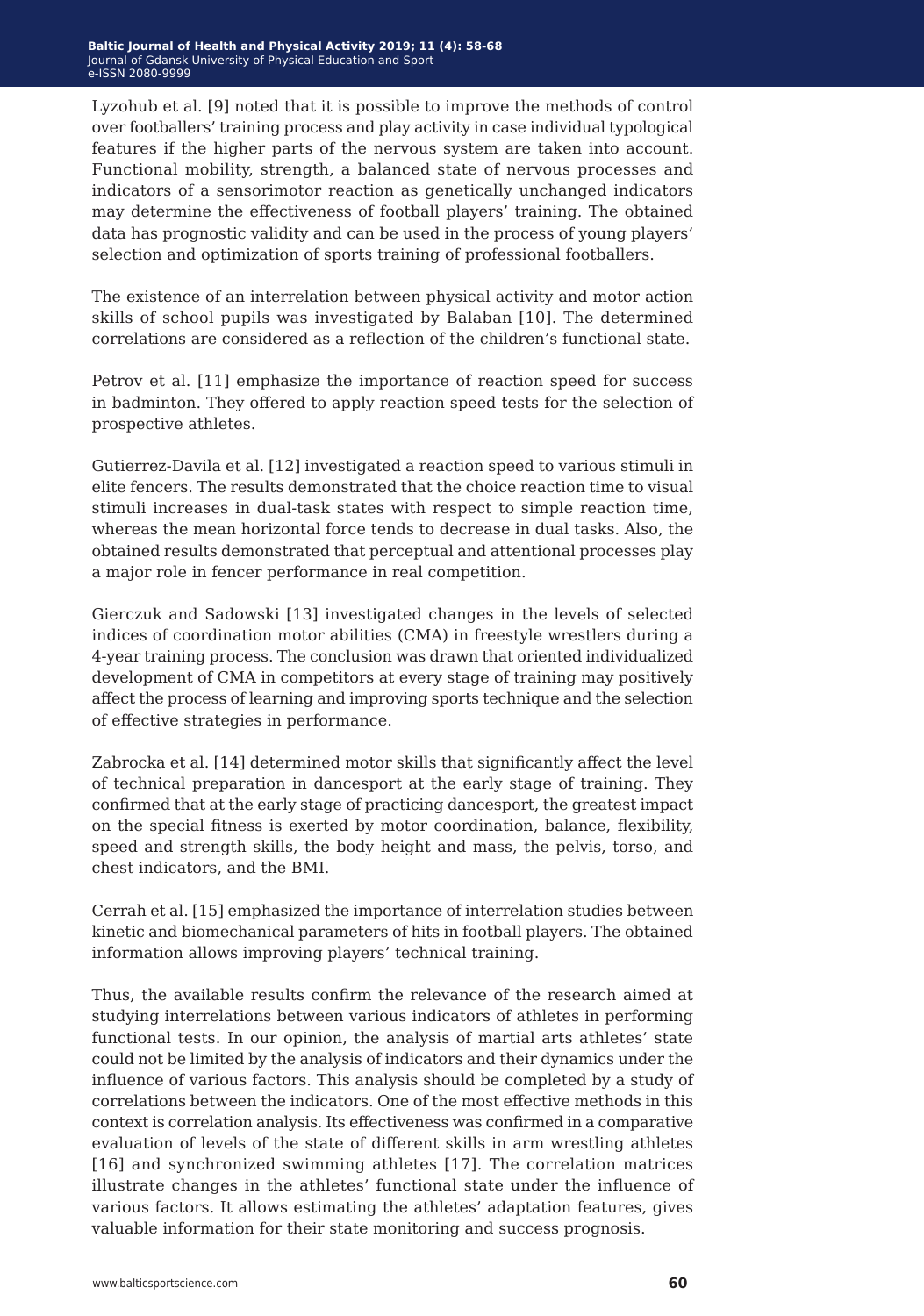The purpose of the research is a comparative analysis of interrelations of psychophysiological and physiological indicators of martial art athletes while performing functional tests.

## **material and method**

#### **participants**

63 martial art athletes were divided into groups: the 1st group – 34 athletes of "striking" martial arts (taekwondo ITF, WTF, karate, hand-tohand fight), age  $(17.58 \pm 0.08)$  years; the 2nd group - 18 Greco-Roman and freestyle wrestlers, age (18.94  $\pm$ 0.33) years; the 3rd group - 11 judo and sambo athletes, age (18.73  $\pm$ 0.23) years. The participants' level of sport skills varied from the 1st category to the Master of Sports and did not differ in groups. The basic criteria for including athletes in the study sample were age (17–19-year-old) and sufficient level of sport mastery.

#### **experimental protocol**

The study was conducted with a use of special computer software for devices with the iOS operating system. As a device, a tablet of Apple company - iPad, fourth-generation, with 9.7-inch screen was used. For the heart rate (HR) registration, BT4.0&ANT+ Heart Rate Monitor (Magene, China) was used.

Participants performed a trial: the response rate of the selection. The attempt was to react to one given signal from the five proposed ones. The duration of the attempt varied randomly between 3 and 10 seconds. The participant performed 3 series of 10 attempts. The average duration of the test was  $(168.02 \pm 1.27)$  seconds. The registration of the reaction time was synchronized with the recording of the heart rate.

Participants were not notified about the results in the process of the test implementation. The tests were not repeated. This allowed avoiding acquisition of experience of implementation of the test by the participants. All subjects gave their informed written consent to participate in the experiment. The study was approved by the Bioethics Commission of Kharkov State Academy of Physical Culture, minutes No. 10 of December 13, 2018. As research related to human use, this study has complied with all the relevant national regulations and institutional policies, has followed the tenets of the Declaration of Helsinki, and has been approved by the authors' institutional review board.

#### **statistical analysis**

Statistical analysis of results was performed with a use of licensed MS Excel software (2010). The minimum and maximum values of choice reaction time and the HR, the average values of these indicators for every test and for every period independently were fixed.

Statistical processing confirmed the absence of results that far differed from the average values. This made it possible to consider the results as valid, and the sample size was sufficient to substantiate the conclusions.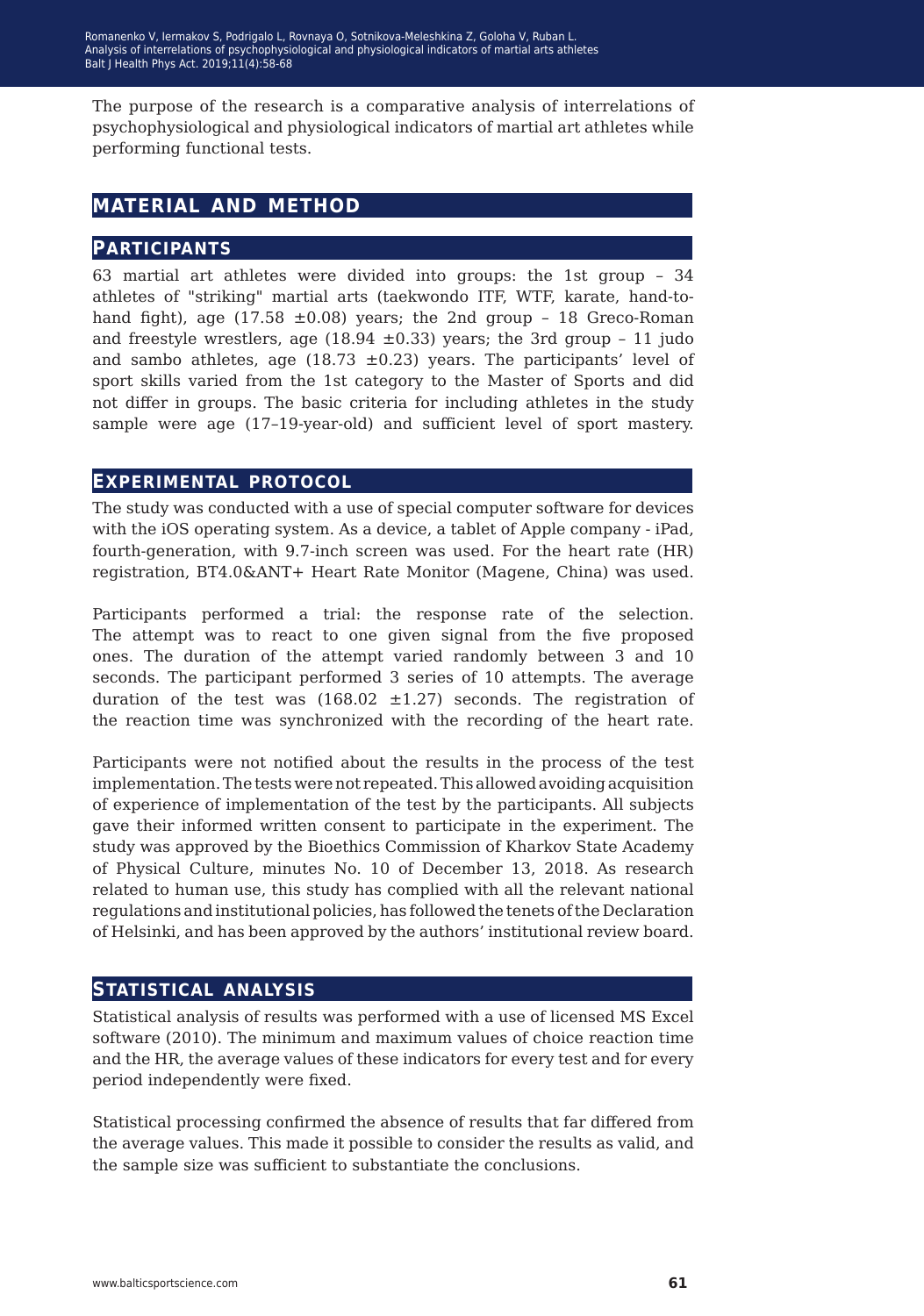Correlation matrixes were created based on the calculated Pearson's correlation coefficients. The analysis of matrixes was performed by means of the indicators given in the work of Zosimov [18]. Their comparative analysis was conducted with the help of such indicators as the specific weight of significant and confident correlations, coefficient of synchronizing labilization (CSL) and the mean correlation coefficient (MCC). The two latter indicators were calculated by the formulas:

$$
CSL = [n/N(N-1)] \times 100\% \tag{1}
$$

where n was the sum of all significant correlations, created by every parameter of correlation structure;  $N -$  the total quantity of the structure's parameters.

$$
MCC = \Sigma r_j / n \tag{2},
$$

where  $\Sigma \mathrm{r_{j}}$  was the sum of all confident correlation coefficients in the structure; n was the number of significant correlations.

To determine the component of the correlation structure which makes the highest contribution in the creation of correlations, we found the indicator of system formation (IS) by the following formula:

$$
IS = \Sigma r_j \times n \tag{3}
$$

where  $\Sigma \mathrm{r_{_{j}}}$  – was the sum of all significant correlation coefficients in the structure created by this indicator; n – the number of significant correlations of this indicator of the structure.

#### **results**

The comparative analysis of age confirmed that athletes of the  $2<sup>nd</sup>$  group were significantly senior to participants from the 1<sup>st</sup> group (t = 4.01, p < 0.05). Athletes from the  $3<sup>rd</sup>$  group were senior to athletes from the  $1<sup>st</sup>$  group (t = 4.72, p < 0.05). The average age of wrestlers and judo athletes had no significant differences (t =  $0.52$ , p >  $0.05$ ).

| Groups | Specific weight<br>of significant<br>correlations (%) | Specific weight<br>of confident<br>correlations (%) | Coefficient of<br>synchronizing<br>labilization | Mean correlation<br>coefficient |
|--------|-------------------------------------------------------|-----------------------------------------------------|-------------------------------------------------|---------------------------------|
|        | $39.06 \pm 10.91$ <sup>1</sup>                        | $35.94 \pm 10.73$ <sup>1</sup>                      | 12.43                                           | 0.65                            |
|        | $82.03 \pm 8.58$                                      | $75.00 \pm 9.68$                                    | 24.12                                           | 0.59                            |
|        | $36.72 \pm 10.78$ <sup>1</sup>                        | $21.88 \pm 9.24$ <sup>1</sup>                       | 11.58                                           | 0.50                            |

Table 1. Indicators of correlation matrixes of martial arts athletes

Notes.  $1$  – differences with the 2nd group are confident (p  $< 0.05)$ 

In the  $1<sup>st</sup>$  and the  $3<sup>rd</sup>$  groups, the specific weight of confident and significant correlations was not significantly differed. The excess of the specific weight of significant communications was determined in the 2nd group compared with the  $1^{st}$  (t = 3.1, p < 0.05) and with the 3rd group (t = 3.29, p < 0.05). In comparison of the specific weight of confident communications, the tendency has remained (t = 2.7,  $p < 0.05$ ) and (t = 3.97,  $p < 0.05$ ), respectively.

The CSL indicators in the  $1<sup>st</sup>$  and the  $3<sup>rd</sup>$  groups are low and differ by 6.8%. In the  $2<sup>nd</sup>$  group, this criterion is almost twice as high as in the other groups.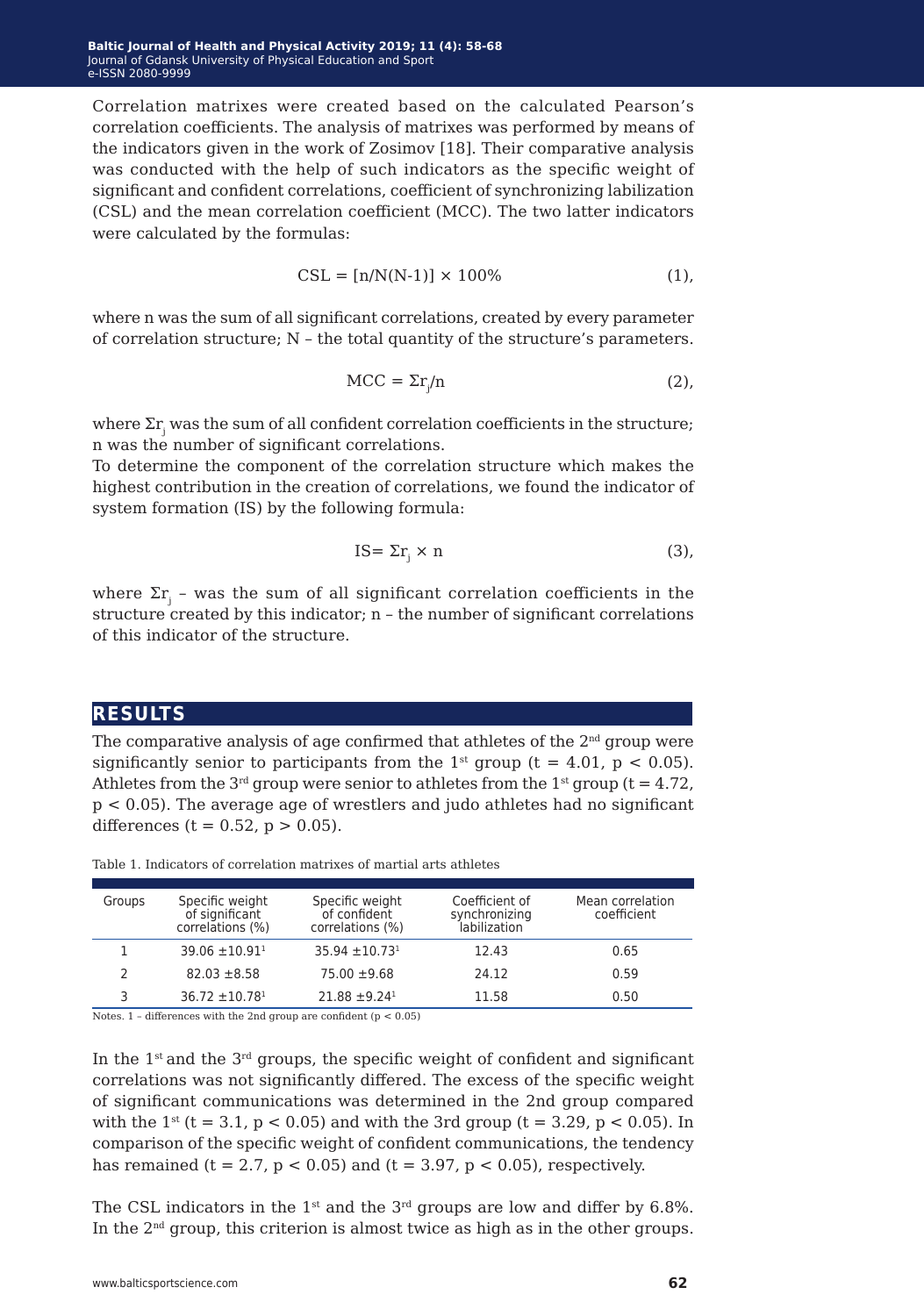The MCC indicator in all groups belonged to an average interval and had no essential differences. IS were calculated for the analysis of a possible contribution of the studied indicators to the athletes' state. The received values are presented in Fig. 1. The IS values in the  $2<sup>nd</sup>$  group were significantly higher than in the other groups, practically regarding all indicators.

The age contribution of the  $2<sup>nd</sup>$  group athletes in the system formation was greater than in other martial arts athletes. The indicator value was 49.36 c.u. in this group. In the 1<sup>st</sup> group, this indicator was 15.12, in the  $3<sup>rd</sup>$  one – 1.62 c.u. The low contribution to the system is determined for the percentage of the correct answers. It is 5.55, 9,24 and 5.72 c.u. in the groups, respectively. The highest parameter is the value IS of the maximum of choice reaction time. It is 155.16 c.u. in the  $2<sup>nd</sup>$  group. In the 1st group, this indicator was 15.08, and in the  $3<sup>rd</sup>$  group - 25.63.

Change of the contribution time of the test periods had a various focus in groups. The athletes of striking martial arts had an almost linear tendency. The value of the contribution increased in the dynamics of the test. Indicators were 18.74, 24.07 and 30.26, respectively. In the 2nd group in the second period of the test, the value of contribution decreased and increased again in the  $3<sup>rd</sup>$  period: 124.81, 98.54 and 131.93, respectively. In sambo and judo athletes, the stability of contribution remained within two periods with the essential increase in the third period of the test performance: 22.19, 21.07 and 70.32, respectively.

The contribution of HR parameters to the system in athletes of different groups was different. In the 1st group, these parameters were stable in the 1<sup>st</sup> and the 2<sup>nd</sup> periods of the test and increased in the 3<sup>rd</sup> period. In the 2<sup>nd</sup> group the highest values of contribution were established. They practically did not change in the course of test performance. In athletes of the  $3<sup>rd</sup>$  group the size of the contribution decreased in the  $2<sup>nd</sup>$  period in comparison with the 1st period and increased in the  $3<sup>rd</sup>$  period practically to the initial level.



Fig. 1. The indicators of system formation in the studied groups of martial arts athletes (c.u.)

Notes. 1 – age, 2 – choice reaction time, 3 – percentage of the correct reactions, 4 – the maximum choice reaction time, 5 the minimum choice reaction time, 6 – the average time of the test, 7 – time of the 1st period of the test, 8 – time of the 2nd period of the test, 9 – time of the 3rd period of the test, 10 – initial HR, 11 – the maximum HR, 12 – the minimum HR, 13 – average HR, 14 – HR of the 1st period of the test, 15 – HR of the 2nd periods of the test, 16 – HR of the 3rd periods of the test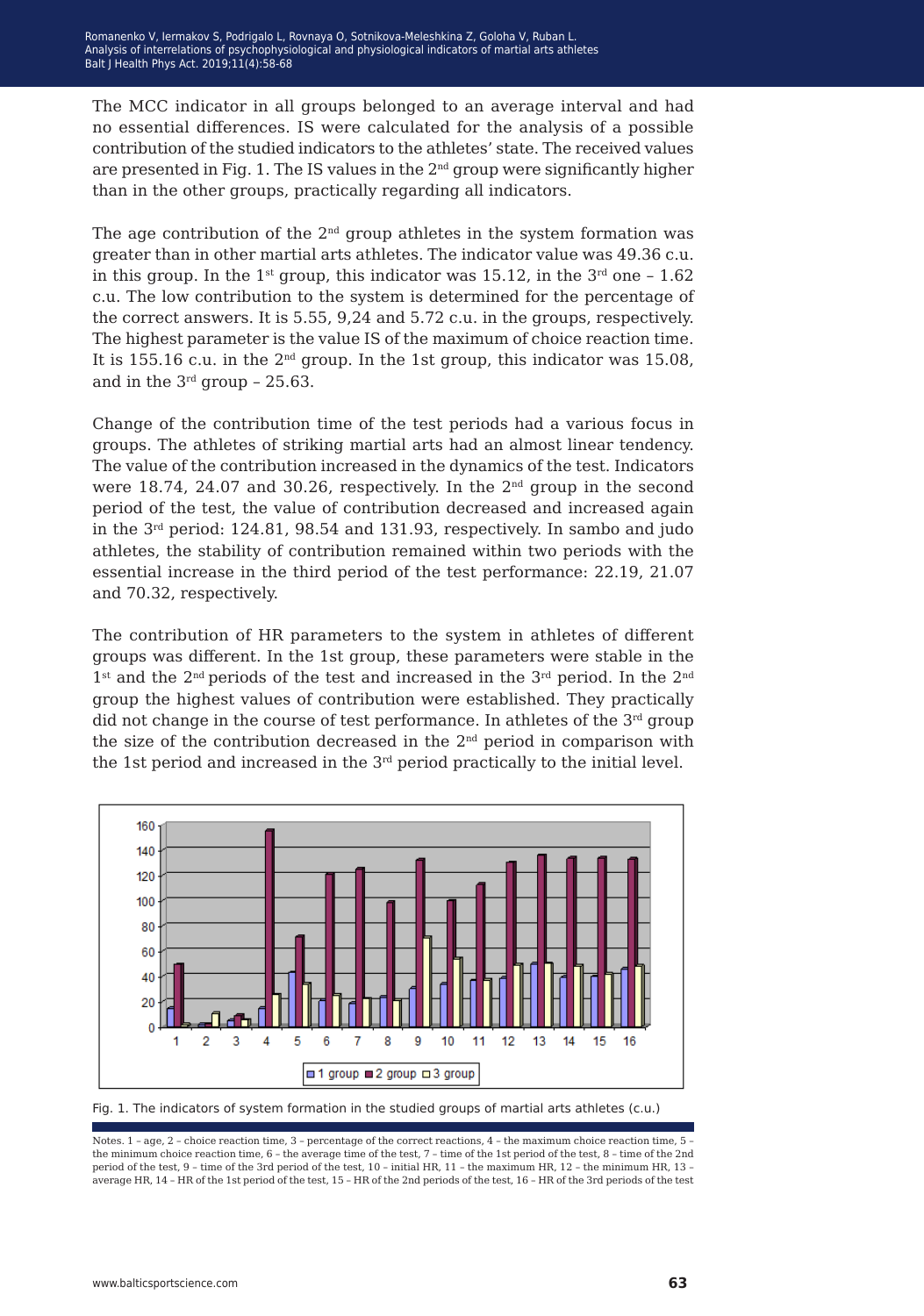## **discussion**

The organization of the monitoring of athletes' state is the important direction of sports science. The key issues of this task solution include collecting the necessary information and analyzing the statistical data adequately. A lot of statistical methods are applied nowadays in the monitoring process. They are united by the purpose devoted to the implementation of the prediction of athletes' success.

The application of the consecutive analysis according to Wald allowed developing the complex techniques of successful prediction in arm-wrestling [19] and kickboxing [20]. The success model of Australian football players is created on the basis of regression analysis of physiological and anthropometrical parameters [21].

The correlation analysis is rather widely applied for forecasting. The success predictors are confident and significant correlations in structure. Logan et al. [22] estimated motor skills of school pupils and the dependence between them. The existence of a large amount of Pearson correlations between the ability to control motor actions, dexterity, and balance of motor actions is confirmed. It is considered as the mutual addition of physical qualities.

Jaworski et al. [23] estimated the level and rate of change in reaction time from 7 to 20 years. A rather large sample was used – 550 participants. The use of polynomial regression analysis allowed them to establish that the best results are observed at the age of 16-17 years. This is close to the age group of participants in our study.

Jarraya et al. [24] studied interrelations of physical, technical and tactical training of handball players. Nearly a half of interrelations were statistically significant. These correlations allow estimating athletes' training efficiency.

Korobeynikov et al. [25] confirmed the importance of psychophysiological qualities as success indicators in judo. The existence of interrelations of these qualities and motivation levels was determined. Practically similar results were received by Ivaskiene et al. [26], who defined the existence of interrelations between self-assessment and aggression in judo athletes. The value of interrelations increased with a growth in skills.

Sazonov [27] proved the existence of correlations between special efficiency and athletes' psychophysiological state. Zhang et al. [28] estimated general and special efficiency of Muay Thai athletes. They determined the existence of interrelations between the studied indicators. The validity and informational content of the applied tests was confirmed.

Thus, the available scientific literature confirms the validity of the study of the correlation between the indicators of the functional state of athletes. The change in the strength and directionality of correlations can be evaluated as a change in adaptation capabilities. Podrigalo et al. [29] applied a similar design for assessment of goniometric features of martial arts athletes. The specificity of the influence of preparation on the amplitude of motor actions of extremity joints was proved.

The selection of choice reaction time as a functional test is also reasonable for martial arts. This test illustrates the reaction of athletes to differentiation stimuli. The athlete is constantly in a state of decision waiting. He is put in a situation of a choice of various strategies and applied techniques. The situation demands the fastest reaction to the opponent's actions, and a mistake can lead to defeat.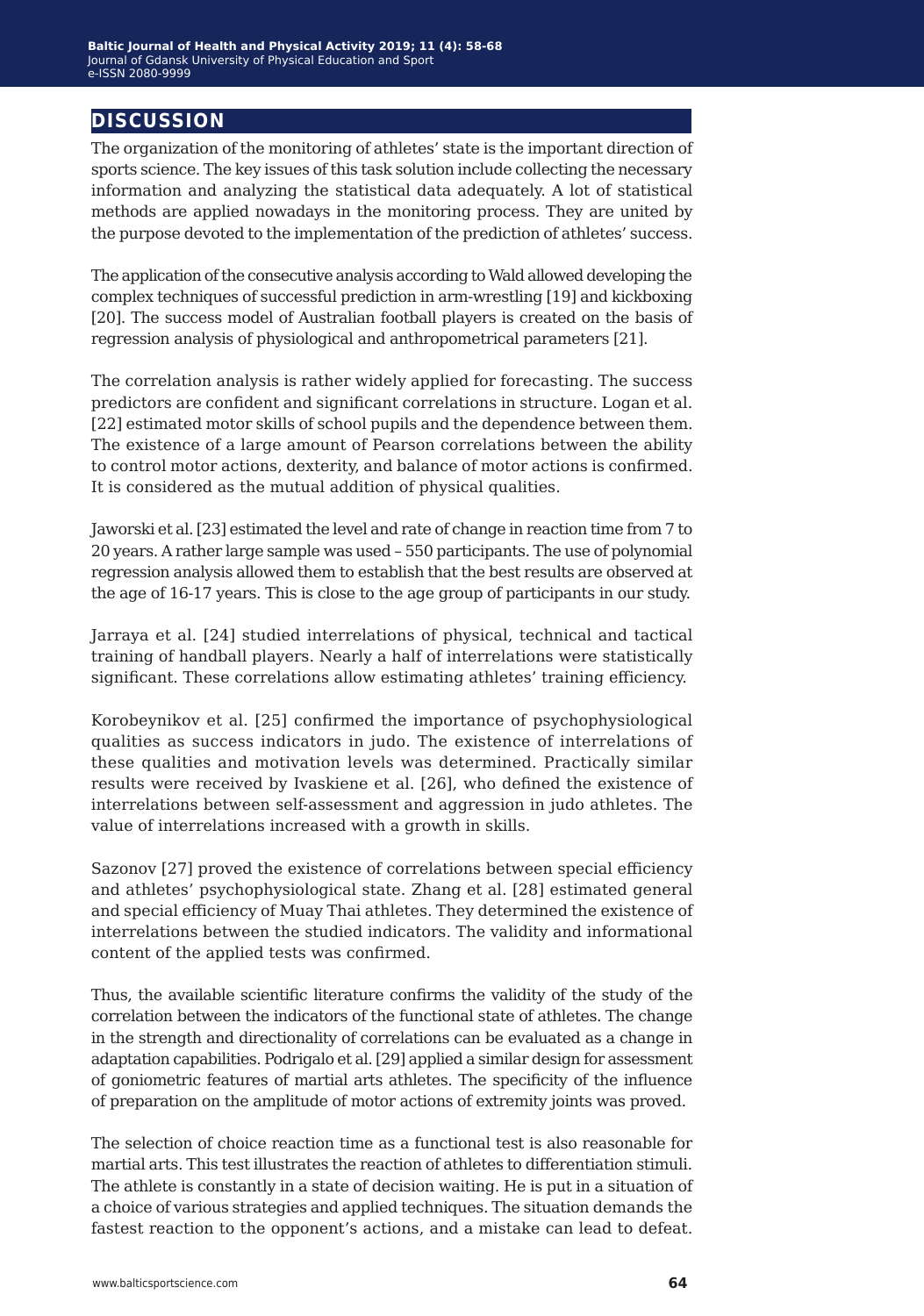This test allows finding athletes with a steady nervous system, capable of maximum concentration.

A comparison of psychophysiological features of martial arts athletes confirmed the high informational content of this test [8]. Its application is offered as a screening test in the selection of prospective athletes in "striking" martial arts – karate, taekwondo, hand-to-hand fighting [30]. Balkó et al. [31] received similar results. The choice reaction time was applied for fencers' fitness assessment. The positive dynamics of results are shown in the course of training. The conclusion is drawn concerning the prospects of the test to increase efficiency in martial arts training.

The age differences reflect the various level of athletes' sports experience. It is considered as a differentiating ability to form skill. In the absence of differences in the level of sports skill, an increase in age contribution into the system in wrestlers means adaptation of tension in performing a functional test. A comparative analysis of correlation matrixes allows estimating the athletes' functional state and determining the most important indicators for success. Rovnaya et al. [17] applied this method in synchronized swimming female athletes. The analysis of matrixes confirmed the expansion of adaptation potential functionality.

Characteristics of correlation structures (see Table 1) reflect the existence of essential differences in the specific weight of significant and confident correlations in wrestlers and other martial arts athletes. An increase in the number of interrelations reflects athletes' tension functionality in the implementation of psychophysiological tests. An increase in CSL in the 2nd group in comparison with the  $1<sup>st</sup>$  and the  $3<sup>rd</sup>$  groups also illustrates the tension of adaptable mechanisms in test performance. The proximity of MCC values in groups allows considering a low and acceptable tension level of adaptation opportunities for performing the functional tests.

The IS indicator allows assessing the state of correlation structures by the contribution of individual indicators to the system. Its value depends on the number of correlations and the strength of each bond formed by the indicator. This criterion is expressed in arbitrary units. This allows analyzing and comparing the contribution of indicators that belong to different groups (physiological, psycho-physiological, passport ). This convenience is illustrated by the data in Fig. 1.

An increase in IS indicators in the 2<sup>nd</sup> group has to be estimated as the evidence of large tension of adaptation opportunities of Greco-Roman and freestyle wrestlers in performing the test in comparison with other martial arts athletes. This assumption is supported by the available literature data. The comparative analysis of test performance on choice reaction confirmed its specificity to striking martial arts (karate, taekwondo) [30]. The test models a decisionmaking waiting mode. The reaction speed and correct answer are important. In wrestling, these qualities are not as important as in striking martial arts. That is, wrestlers are in an unusual state in the process of test execution. It causes additional adaptation tension. The maximum values of choice reaction time in wrestlers are the worst of the other participants. Probably, the system tries to increase the stability by the formation of additional interrelations.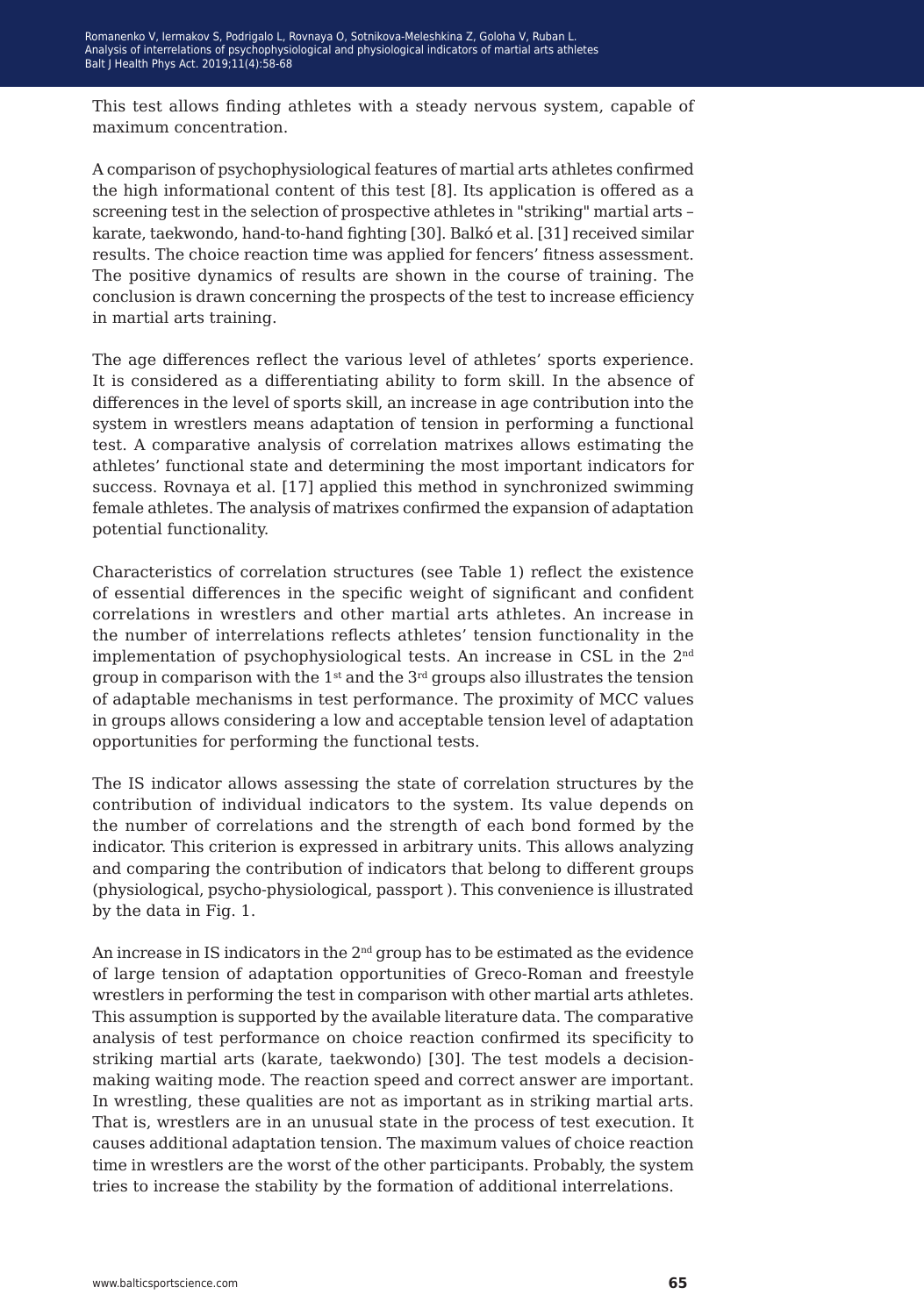An increase in IS age confirms the previous assumptions concerning the reflection of athletes' various experience.

The low contribution of the percentage of correct answers to the system is caused by stability and a rather high level of this indicator in all participants. The carried-out functional test did not cause the development of exhaustion and was adequate. It allowed participants to show a high level of working capacity.

An increase in contribution to the system of various HR parameters reflects the arising adaptation tension. It is well-known that HR is an integrated indicator of a person's adaptation opportunities. The dynamics of this parameter are applied as a tolerance indicator of physical activities. The importance of assessment of adaptive shifts of athletes in the load period is emphasized by Roda et al. [32].

The obtained results allow recommending the applied set of tests and correlation analysis to evaluate the martial arts athletes' state. The dynamics of correlation structures' indicators allow predicting the development of the prenosological health state due to the irrational organization of training.

#### **conclusions**

The performed analysis of correlation matrixes allows differentiating a functional state of martial arts athletes. The wrestlers are characterized by a higher degree of adaptation tension opportunities in comparison with other athletes. This assumption is supported by the increase in the specific weight of significant and reliable correlations in this group: the increase in the CSL indicator twice as high as the results of other groups. It is caused by the specific requirements of this sports and their impact on adaptation opportunities. Perhaps the higher degree of adaptation in wrestlers links not only with the specific requirements of the sport but also with peculiarities of motor skills and the structure of technical movements.

Martial arts athletes are characterized by substantially large values of most IS indicators. This should also be evaluated as evidence of the adaptive capacity stress. The small amount of load in performing the functional test allows considering the stress state as a result of training.

Defining the choice reaction time with a parallel control of HR brings informative research for monitoring athletes' functional state. The low value of loads in the process of test performance allows estimating the influence of martial arts on athletes' adaptation opportunities. Simplicity, availability and high informational content of the applied tests allows recommending them for wide application in the control of martial arts athletes' state.

#### **references**

- [1] Sindik J, Rendulić D, Čorak S, Lewis AP. Analysis of the Relevant Factors of retaining women in judo. Monten J Sports Sci Med. 2014 3(2):23-32.
- [2] de Souza VA, Viero FT, Marques AM, Borges NG. Influence of the stances in the straight punch's impact force in karate. Arch Budo. 2018;14:303-310.
- [3] Salerno RL, Passos VHR, Paz GA, Da Silva JB, Maia MF, Santanna HG, et al. Hemodynamic subsequent responses between Muay Thai and wrestling Brazilian professional athletes after a high-intensity round. Arch Budo Sci Mart Arts Extrem Sport. 2017;13:41-47.
- [4] da Silva JB, Vale R, Rosa G, Pernabuco C, Trindade G, Ferreira A, at al. Acute response in changes in blood pressure and heart rate after punching and kicking in muay thai. Arch Budo. 2016;12:43-47.
- [5] Slimani M, Znazen H, Sellami M, Davis P. Heart rate monitoring during combat sports matches: A brief review. Int J Perform Analys Sport. 2018;18(2):273-92.<https://doi.org/10.1080/24748668.2018.1469080>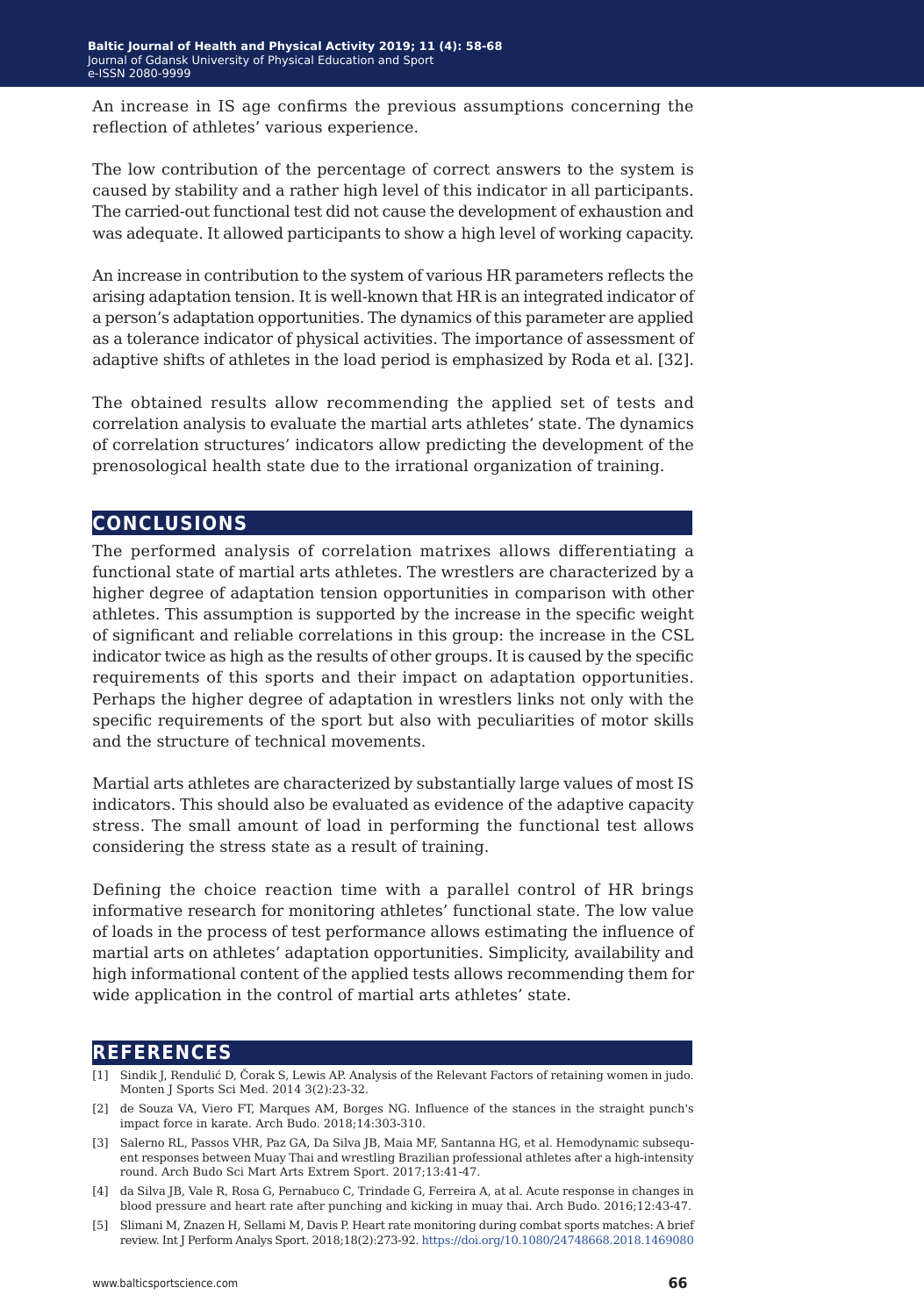- [6] Orhan S, Yucel AS, Sadeq BJ, Orhan E. investigation of the exercise dependence of athletes doing kickboxing, taekwondo, and Muay Thai. Sports. 2019;7(2). https://doi.org/10.3390/sports7020052
- [7] Demirkan E. Age-related patterns of physical and physiological characteristics in adolescent wrestlers. Monten J Sport Sci Med. 2015;4(1):13-18.
- [8] Volodchenko O, Podrigalo L, Aghyppo O, Romanenko V, Rovnaya O. Comparative analysis of a functional state of martial arts athletes. J Phys Educ Sport. 2017;17(4):2142-2147.
- [9] Lyzohub V, Nechyporenko L, Pustovalov V, Suprunovych V. Specialized training and bioenergy state of football players with different typological properties of the higher parts of the nervous system. Sci Educ. 2016;(8):107-112[. https://doi.org/10.24195/2414-4665-2016-8-21]( https://doi.org/10.24195/2414-4665-2016-8-21)
- [10] Balaban V. The Relationship between Objectively Measured Physical Activity and Fundamental Motor Skills in 8 to 11 Years Old Children from the Czech Republic. Monten J Sport Sci Med. 2018;7(2):11- 16.<https://doi.org/10.26773/mjssm.180902>
- [11] Petrov RE, Zhestkova IK, Martynova VA, Sharifullina SR. Experimental justification of a technique of schoolchildren's selection for badminton training at children's junior sports school on the basis of the analysis of their psychophysiological parameters. IndoAm J Pharmac Sci. 2017; 4(9): 3141-3147.
- [12] Gutiérrez-Davila M, Rojas FJ, Gutiérrez-Cruz C, Navarro E. Effect of dual-attention task on attack and defensive actions in fencing. Eur J Sport Sci. 2017;17(8):1004-1012. [https://doi.org/10.1080/1](https://doi.org/10.1080/17461391.2017.1332100
) [7461391.2017.1332100](https://doi.org/10.1080/17461391.2017.1332100
)
- [13] Gierczuk D, Sadowski J. Dynamics of the development of coordination motor abilities in freestyle wrestlers aged 16-20. Arch Вudo. 2015;11:79-85.
- [14] Zabrocka A, Dancewicz T, Supinska A. Efficiency of the training process in dance sport athletes at the comprehensive stage of training. Balt J Health Phys Act. 2015;7(1):59-71. [https://doi.org/10.29359/](https://doi.org/10.29359/BJHPA.07.1.06
) [BJHPA.07.1.06](https://doi.org/10.29359/BJHPA.07.1.06
)
- [15] Cerrah AO, Soylu AR, Ertan H, Lees A. The effect of kick type on the relationship between kicking leg muscle activation and ball velocity. Monten J Sport Sci Med. 2018;7(1):39-44. [https://doi.org/10.26773/](https://doi.org/10.26773/mjssm.180305) [mjssm.180305](https://doi.org/10.26773/mjssm.180305)
- [16] Podrigalo LV, Galashko MN, Galashko NI. Study of specificities of arm wrestlers' psychological status in competition period. Phys Educ Student. 2015;3:44-51. [https://doi.org/10.15561/20755279.2015.0306](https://doi.org/10.15561/20755279.2015.0306
)
- [17] Solana-Tramunt M, Morales J, Busca B, Carbonell M, Rodriguez-Zamora L. Heart-rate variability in elite synchronized swimmers. Int J Sport Physiol Performance. 2019;14(4):464-471. [https://doi.](https://doi.org/10.1123/ijspp.2018-0538
) [org/10.1123/ijspp.2018-0538](https://doi.org/10.1123/ijspp.2018-0538
)
- [18] Zosimov AN. Analysis of the systems in medicine. Kharkov: Tornado. 2000. Russian.
- [19] Podrigalo LV, Galashko MN, Iermakov SS, Rovnaya OA, Bulashev AY. Prognostication of successfulness in arm-wrestling on the base of morphological functional indicators' analysis. Phys Educ Student. 2017;21(1):46-51. <https://doi.org/10.15561/20755279.2017.0108>
- [20] Podrigalo LV, Volodchenko AA, Rovnaya OA, Podavalenko OV, Grynova TI. The prediction of success in kickboxing based on the analysis of morphofunctional, physiological, biomechanical and psychophysiological indicators. Phys Educ Student. 2018;22(1):51-56. [https://doi.](https://doi.org/10.15561/20755279.2018.0108
) [org/10.15561/20755279.2018.0108](https://doi.org/10.15561/20755279.2018.0108
)
- [21] Robertson S, Woods C, Gastin P. Predicting higher selection in elite junior Australian Rules football: The influence of physical performance and anthropometric attributes. Journal of Science and Medicine in Sport. 2015;18(5):601-6. <https://doi.org/10.1016/j.jsams.2014.07.019>
- [22] Logan SW, Robinson LE, Rudisill ME, Wadsworth DD, Morera M. The comparison of school-age children's performance on two motor assessments: the Test of Gross Motor Development and the Movement Assessment Battery for Children. Phys Educ Sport Pedag. 2014; 19(1): 48-59. [https://doi.](https://doi.org/10.1080/17408989.2012.726979
) [org/10.1080/17408989.2012.726979](https://doi.org/10.1080/17408989.2012.726979
)
- [23] Jaworski J, Kosiba Gr, Madejski El. An assessment of reaction time development in females using polynomial regression analysis. Human Movement. 2014; 15(2):80-85. [https://doi.org/10.2478/humo-](https://doi.org/10.2478/humo-2014-0007)[2014-0007](https://doi.org/10.2478/humo-2014-0007)
- [24] Jarraya S, Jarraya M, Chtourou H, Souissi N. Effect of time of day and partial sleep deprivation on the reaction time and the attentional capacities of the handball goalkeeper. Biological Rhythm Research. 2014;45(2):183-91.<https://doi.org/10.1080/09291016.2013.787685>
- [25] Korobeynikov GV, Korobeynikova LG, Romanyuk LV, Dakal NA, Danko GV. Relationship of psychophysiological characteristics with different levels of motivation in judo athletes of high qualification. Pedagogics, Psychology, Medical-Biological Problems of Physical Training and Sports, 2017; 21(6): 272-278.<https://doi.org/10.15561/18189172.2017.0603>
- [26] Ivaskiene VP, Skyriene VV, Markevicius VZ. Self-assessment and aggression's manifestation of judo wrestlers in age and qualification aspects. Pedagogics, Psychology, Medical-Biological Problems of Physical Training and Sports, 2017:21(4): 163-168. <https://doi.org/10.15561/18189172.2017.0403>
- [27] Sazonov VV. Peculiar aspects of qualified wrestlers' special workability and supreme nervous system functioning at special training stage of preparatory period. Pedagogics, Psychology, Medical-Biological Problems of Physical Training and Sports, 2017; 21(1): 46-50. [https://doi.](https://doi.org/10.15561/18189172.2017.0108) [org/10.15561/18189172.2017.0108](https://doi.org/10.15561/18189172.2017.0108)
- [28] Zhang X, Tambovskij AN, Cherkashin IA, Krivoruchenko EV, Ohlopkov PP. Pedagogical tests for assessing the physical preparedness of the students practicing Muay Thai. Physical Education of Students, 2018; 22(4): 221-231.<https://doi.org/10.15561/20755279.2018.0408>
- [29] Podrigalo LV, Volodchenko AA, Rovnaya OA, Stankiewicz B. Analysis of martial arts athletes' goniometric indicators. Phys Educ Student. 2017;21(4):182-188.<https://doi.org/10.15561/20755279.2017.0406>
- [30] Romanenko V, Podrigalo L, Iermakov S, et al. Functional state of martial arts athletes during implementation process of controlled activity – comparative analysis. Phys Act Rev. 2018;6:87-93. <https://doi.org/10.16926/par.2018.06.12>